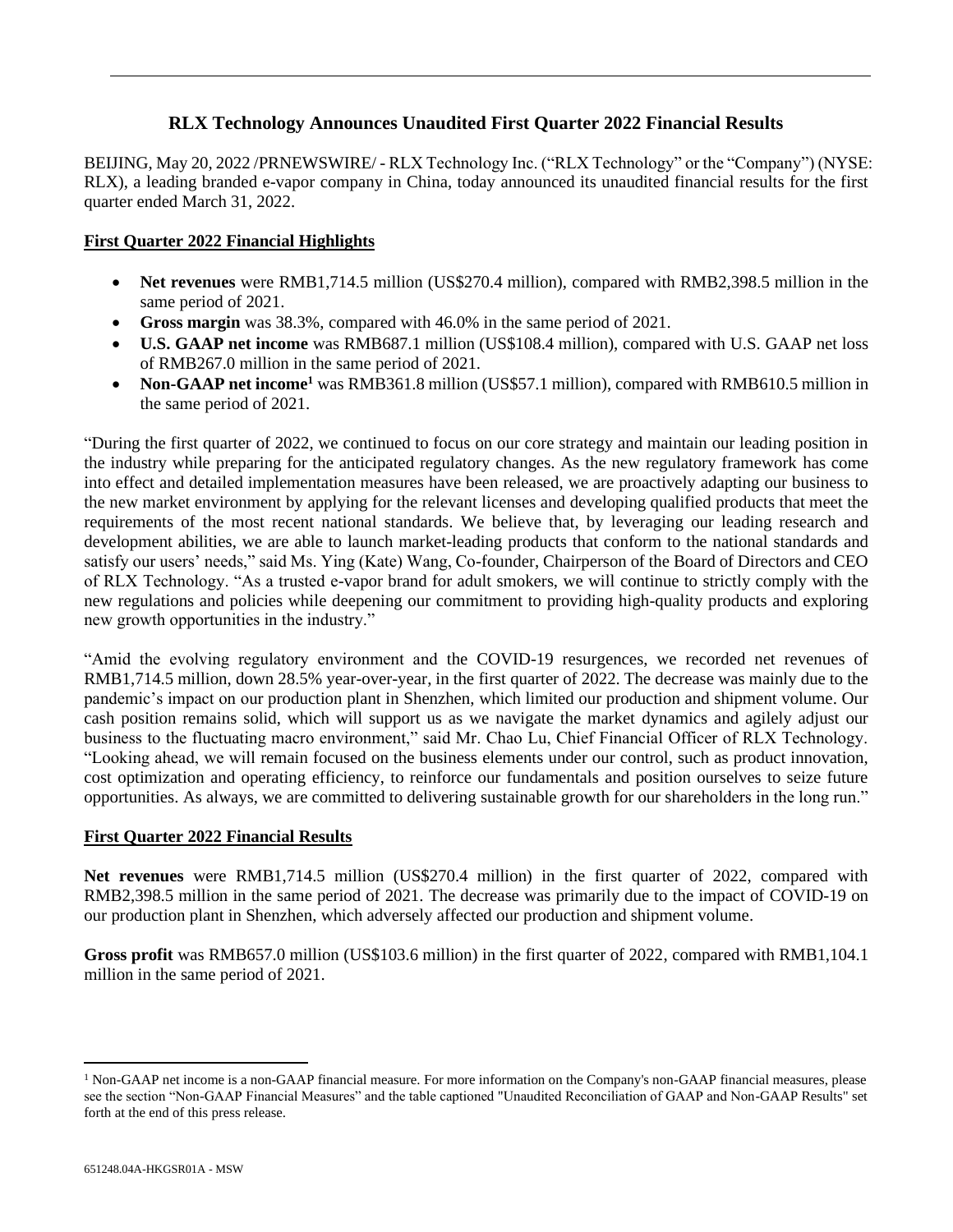**Gross margin** was 38.3% in the first quarter of 2022, compared with 46.0% in the same period of 2021. The decrease was primarily due to (i) a change in product mix and (ii) an increase in inventory provision largely due to recent regulatory developments.

**Operating expenses** were RMB33.6 million (US\$5.3 million) in the first quarter of 2022, representing a decrease of 97.2% from RMB1,216.0 million in the same period of 2021. The decrease in operating expenses was primarily due to the change in share-based compensation expenses, which decreased to positive RMB325.2 million (US\$51.3 million) in the first quarter of 2022 from RMB877.5 million in the same period of 2021, consisting of (i) sharebased compensation expenses of positive RMB41.9 million (US\$6.6 million) recognized in selling expenses, (ii) share-based compensation expenses of positive RMB230.1 million (US\$36.3 million) recognized in general and administrative expenses, and (iii) share-based compensation expenses of positive RMB53.2 million (US\$8.4 million) recognized in research and development expenses. The decrease in share-based compensation expenses was primarily due to the changes in the fair value of the share incentive awards that the Company granted to its employees as affected by the fluctuations of the share price of the Company.

*Selling expenses* decreased by 73.9% to RMB75.9 million (US\$12.0 million) in the first quarter of 2022 from RMB291.5 million in the same period of 2021. The decrease was mainly driven by (i) a decrease in share-based compensation expenses, (ii) a decrease in salaries and welfare benefits, and (iii) a decrease in branding material expenses.

*General and administrative expenses* decreased by 109.3% to positive RMB66.4 million (US\$10.5 million) in the first quarter of 2022 from RMB712.8 million in the same period of 2021. The decrease was mainly driven by (i) a decrease in share-based compensation expenses and (ii) a decrease in salaries and welfare benefits, partially offset by an increase in legal and other consulting expenses.

*Research and development expenses* decreased by 88.7% to RMB24.0 million (US\$3.8 million) in the first quarter of 2022 from RMB211.6 million in the same period of 2021. The decrease was mainly driven by (i) a decrease in share-based compensation expenses and (ii) a decrease in salaries and welfare benefits, partially offset by (i) an increase in depreciation and amortization expenses and (ii) an increase in software and technical service expenses.

**Income from operations** was RMB623.4 million (US\$98.3 million) in the first quarter of 2022, compared with a loss from operations of RMB111.9 million in the same period of 2021.

**Income tax expense** was RMB112.6 million (US\$17.8 million) in the first quarter of 2022, compared with RMB176.3 million in the same period of 2021.

**U.S. GAAP net income** was RMB687.1 million (US\$108.4 million) in the first quarter of 2022, compared with U.S. GAAP net loss of RMB267.0 million in the same period of 2021.

**Non-GAAP net income** was RMB361.8 million (US\$57.1 million) in the first quarter of 2022, compared with RMB610.5 million in the same period of 2021.

**U.S. GAAP basic and diluted net income per American depositary share ("ADS")** were RMB0.528 (US\$0.083) and RMB0.521 (US\$0.082), respectively, in the first quarter of 2022, compared with U.S. GAAP basic and diluted net loss per ADS of RMB0.174, in the same period of 2021.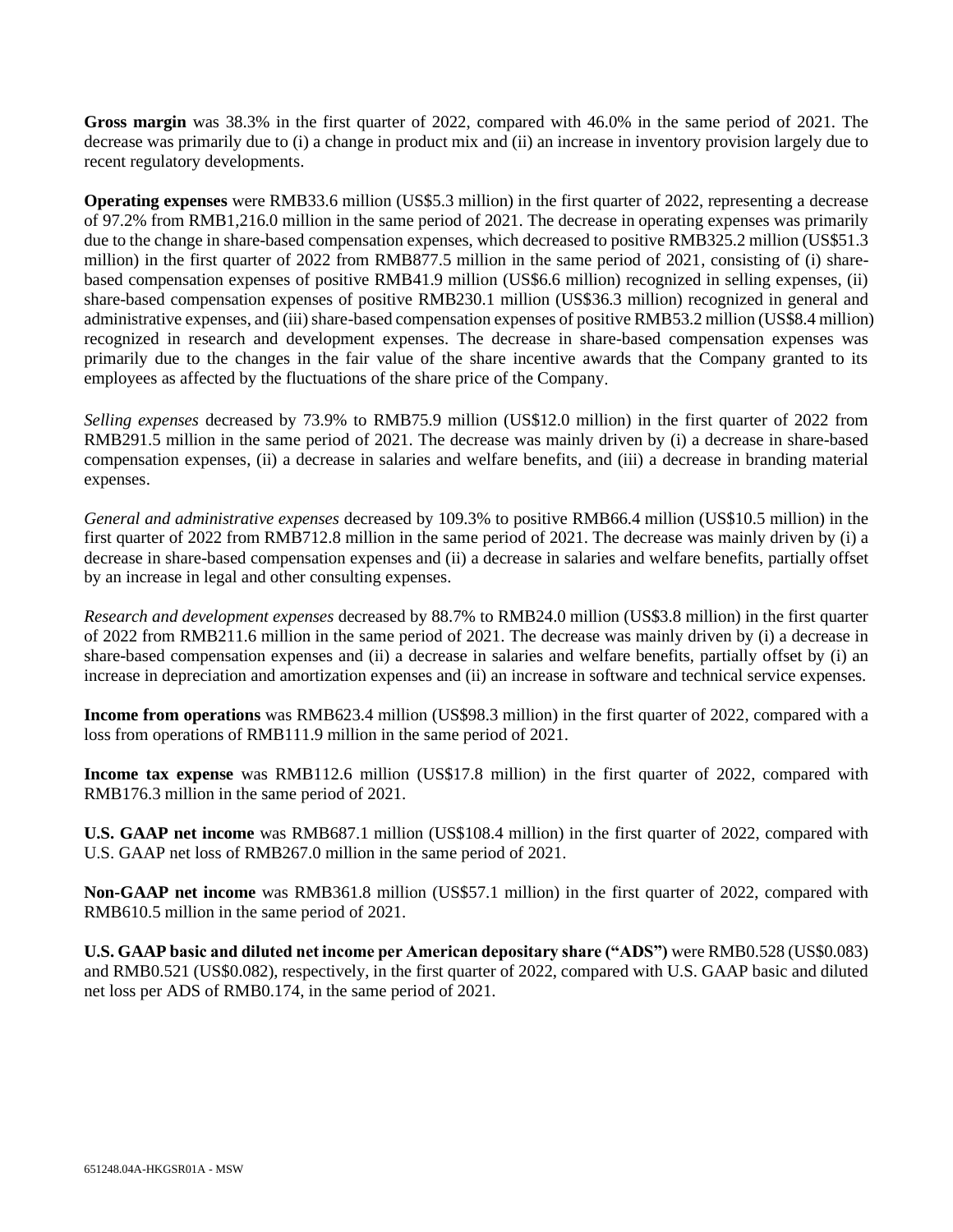**Non-GAAP basic and diluted net income per ADS<sup>2</sup>** were RMB0.284 (US\$0.045) and RMB0.281 (US\$0.044), respectively, in the first quarter of 2022, compared with RMB0.398 in the same period of 2021.

### **Balance Sheet and Cash Flow**

The Company's liquidity was significantly enhanced by the completion of its initial public offering in early 2021. As of March 31, 2022, the Company had cash and cash equivalents, restricted cash, short-term bank deposits, net, short-term investments, and long-term bank deposits, net of RMB14,948.9 million (US\$2,358.1 million), compared with RMB14,437.8 million as of March 31, 2021. Among them, approximately US\$1,602.7 million (RMB10,160.2) million) was denominated in U.S. dollars as of March 31, 2022. For the first quarter ended March 31, 2022, net cash generated from operating activities was RMB308.2 million (US\$48.6 million).

#### **Regulatory Developments**

Since the first quarter of 2022, PRC government authorities have issued a series of rules and regulations to regulate the e-cigarette industry. The new requirements set forth in those recently promulgated rules and regulations are expected to materially impact the business operations of the market participants in the e-vapor industry, including that of the Company.

The new regulatory requirements that are expected to materially impact the Company's current business operations, primarily include, but are not limited to, requirements for (i) all e-cigarette market participants to apply for and obtain requisite licenses and approvals; (ii) e-cigarette products to comply with the mandatory national standards, such as specifications in relation to flavor, e-atomization material component, the concentration of nicotine in the aerosol and the total amount of nicotine contained, and pass the technical review before being launched for sale; (iii) e-cigarette products to be transacted only via the National Transaction Platform to be established by the department of tobacco monopoly administration under the State Council, subject to the administration by the competent department of tobacco monopoly administration in terms of overall transaction amounts and the prohibition of exclusive retail operations; (iv) advertising activities for e-cigarettes to follow the restrictions applicable to tobacco advertisements; and (v) foreign investment in the production of e-cigarette products, and domestic or overseas offering and listing by any e-cigarette enterprise to obtain regulatory approval. Discussion of the relevant regulatory developments and the corresponding risks, uncertainties and/or factors in a more comprehensive and detailed manner is and will be included in the Company's filings with the U.S. Securities and Exchange Commission, including, but not limited to, the Company's annual report on Form 20-F filed on April 29, 2022.

Currently, the Company is in the process of evaluating the impact of all applicable regulatory requirements and implementing business adjustments to comply with those requirements in due course. A transition period ending September 30, 2022 is granted to e-cigarette manufacturers and operators that existed before November 10, 2021, such as the Company, in respect of the implementation and enforcement of the E-Cigarettes Administrative Measures, the National Standards for E-Cigarettes, and relevant implementing policies and rules. During such transition period, existing e-cigarette manufacturers and operators are allowed to continue with their current business, provided that they fully comply with the instructions and requirements imposed by the department of tobacco monopoly administration and should apply for requisite permits as prescribed by the E-Cigarettes Administrative Measures. E-cigarette products manufactured or operated by existing e-cigarette manufacturers and operators should be submitted for technical review and be adjusted to the extent that such e-cigarette products fully comply with applicable regulatory rules.

<sup>2</sup> Non-GAAP basic and diluted net income per ADS is a non-GAAP financial measure. For more information on the Company's non-GAAP financial measures, please see the section "Non-GAAP Financial Measures" and the table captioned "Unaudited Reconciliation of GAAP and Non-GAAP Results" set forth at the end of this press release.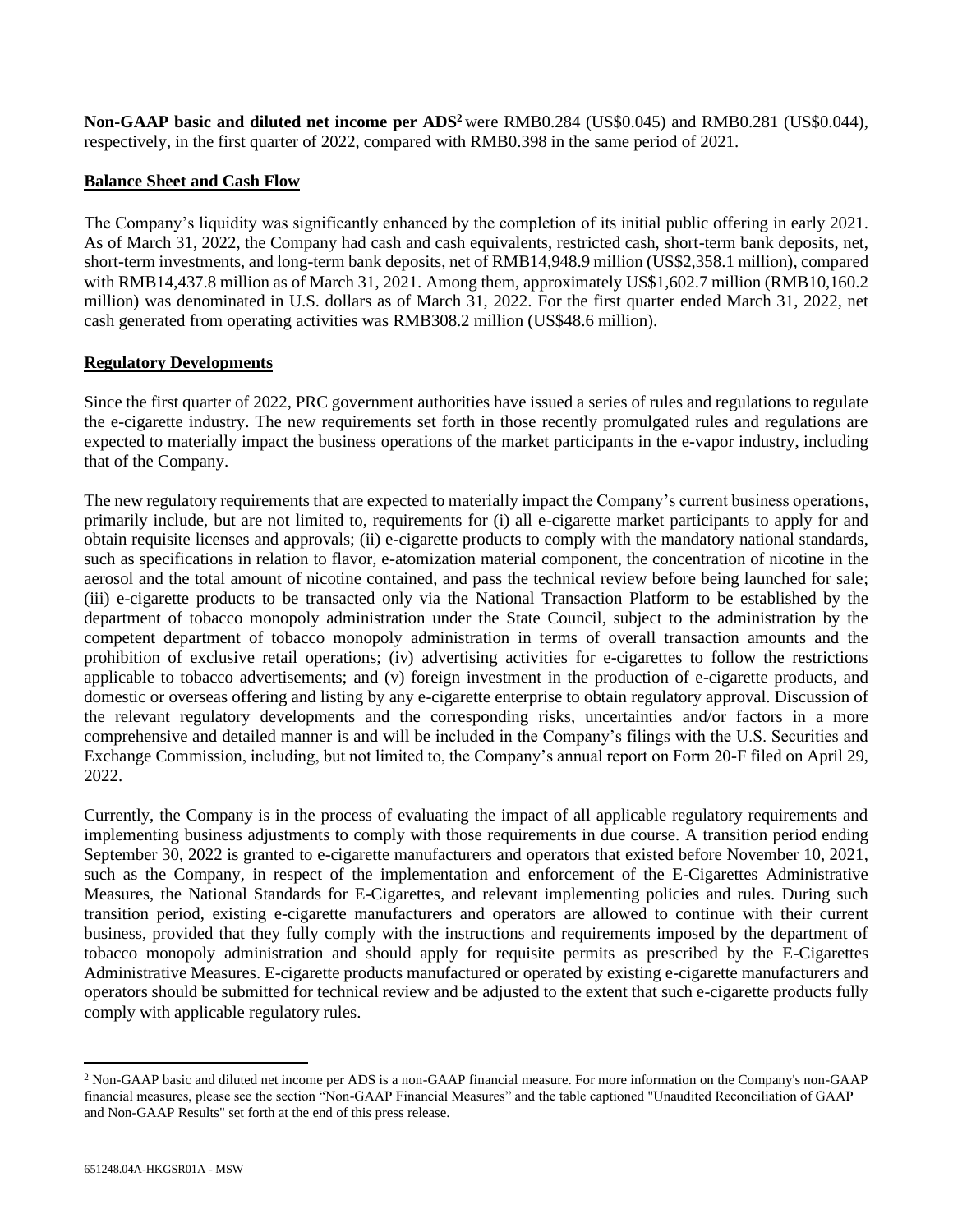Many provincial departments of the tobacco monopoly administration have issued draft rules regarding the layout of local e-cigarette retail outlets, while some provincial departments of the tobacco monopoly administration, such as the ones in Beijing, Liaoning Province, Jiangsu Province and Qinghai Province, have set a cap for the total number of their local e-cigarette retail outlets.

#### **Conference Call**

The Company's management will host an earnings conference call at 8:00 A.M. U.S. Eastern Time on May 20, 2022 (8:00 P.M. Beijing/Hong Kong Time on May 20, 2022).

Dial-in details for the earnings conference call are as follows:

| United States (toll-free):    | $+1 - 888 - 317 - 6003$ |
|-------------------------------|-------------------------|
| International:                | $+1-412-317-6061$       |
| Hong Kong, China (toll-free): | $+800-963-976$          |
| Hong Kong, China:             | $+852-5808-1995$        |
| Mainland China:               | 400-120-6115            |
| Participant Code:             | 4308430                 |

Participants should dial in 10 minutes before the scheduled start time and ask to be connected to the call for "RLX Technology Inc." with the Participant Code as set forth above.

Additionally, a live and archived webcast of the conference call will be available on the Company's investor relations website at [https://ir.relxtech.com.](https://ir.relxtech.com/)

A replay of the conference call will be accessible approximately two hours after the conclusion of the call until May 27, 2022, by dialing the following telephone numbers:

| <b>United States:</b> | $+1 - 877 - 344 - 7529$ |  |  |  |
|-----------------------|-------------------------|--|--|--|
| International:        | $+1 - 412 - 317 - 0088$ |  |  |  |
| Replay Access Code:   | 3069130                 |  |  |  |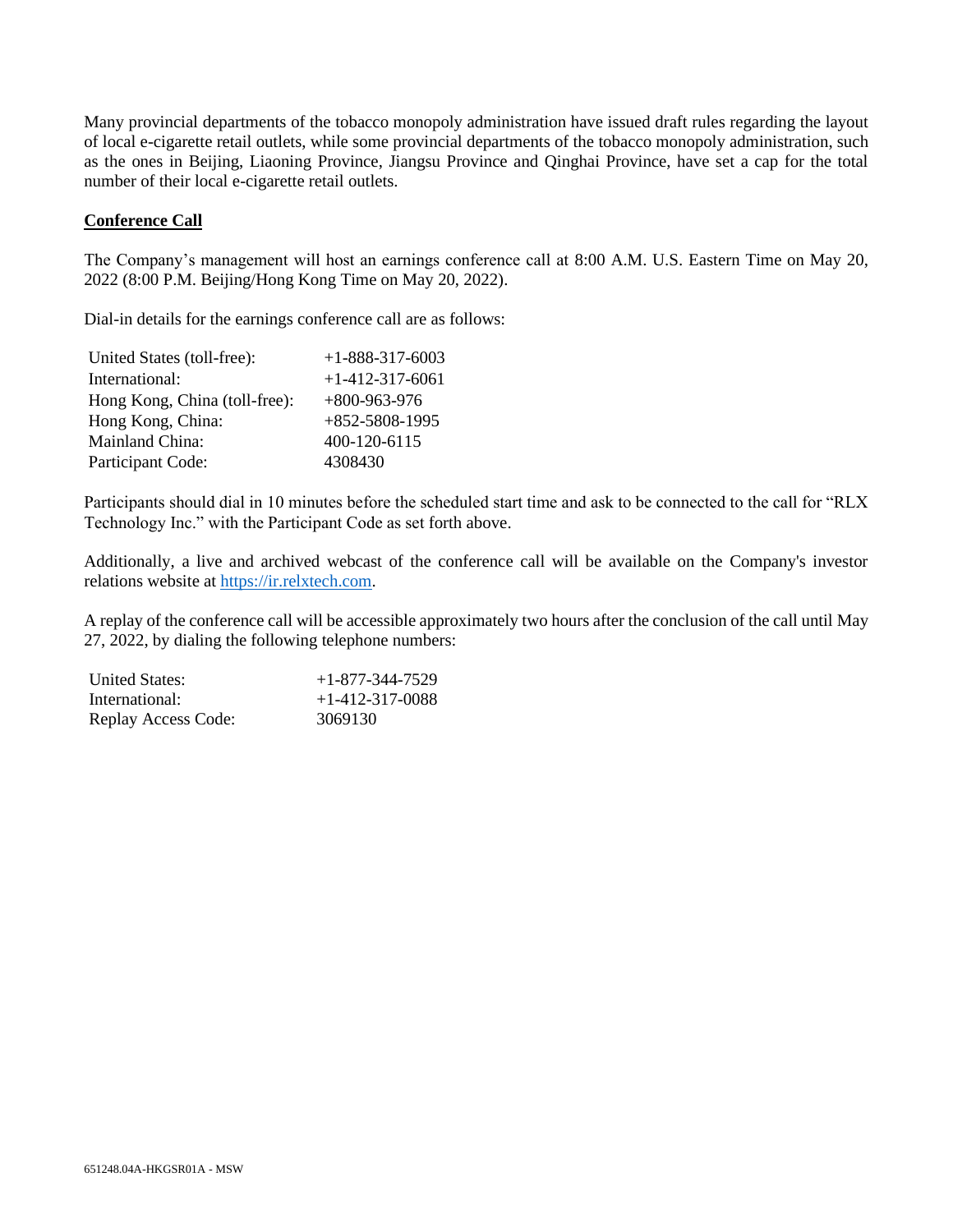#### **About RLX Technology Inc.**

RLX Technology Inc. (NYSE: RLX) is a leading branded e-vapor company in China. The Company leverages its strong in-house technology, product development capabilities, and in-depth insights into adult smokers' needs to develop superior e-vapor products. RLX Technology Inc. sells its products through an integrated offline distribution and retail model tailored to China's e-vapor market.

For more information, please visit: http://ir.relxtech.com.

### **Non-GAAP Financial Measures**

The Company uses non-GAAP net income and non-GAAP basic and diluted net income per ADS, each a non-GAAP financial measure, in evaluating its operating results and for financial and operational decision-making purposes. Non-GAAP net income represents net income/(loss) excluding share-based compensation expenses. Non-GAAP basic and diluted net income per ADS is computed using Non-GAAP net income attributable to RLX Technology Inc. and the same number of ADSs used in U.S. GAAP basic and diluted net income/(loss) per ADS calculation.

The Company presents these non-GAAP financial measures because they are used by the management to evaluate its operating performance and formulate business plans. The Company believes that they help identify underlying trends in its business that could otherwise be distorted by the effect of certain expenses that are included in net income/(loss). The Company also believes that the use of the non-GAAP measures facilitates investors' assessment of its operating performance, as they could provide useful information about its operating results, enhances the overall understanding of its past performance and future prospects and allows for greater visibility with respect to key metrics used by the management in its financial and operational decision making.

The non-GAAP financial measures are not defined under U.S. GAAP and are not presented in accordance with U.S. GAAP. The non-GAAP financial measures have limitations as analytical tools. They should not be considered in isolation or construed as an alternative to net income/(loss), basic and diluted net income/(loss) per ADS or any other measure of performance or as an indicator of its operating performance. Investors are encouraged to review its historical non-GAAP financial measures to the most directly comparable U.S. GAAP measures. The non-GAAP financial measures here may not be comparable to similarly titled measures presented by other companies. Other companies may calculate similarly titled measures differently, limiting their usefulness as comparative measures to our data. The Company encourages investors and others to review its financial information in its entirety and not rely on any single financial measure.

For more information on the non-GAAP financial measures, please see the table captioned "Unaudited Reconciliation of GAAP and non-GAAP Results" set forth at the end of this press release.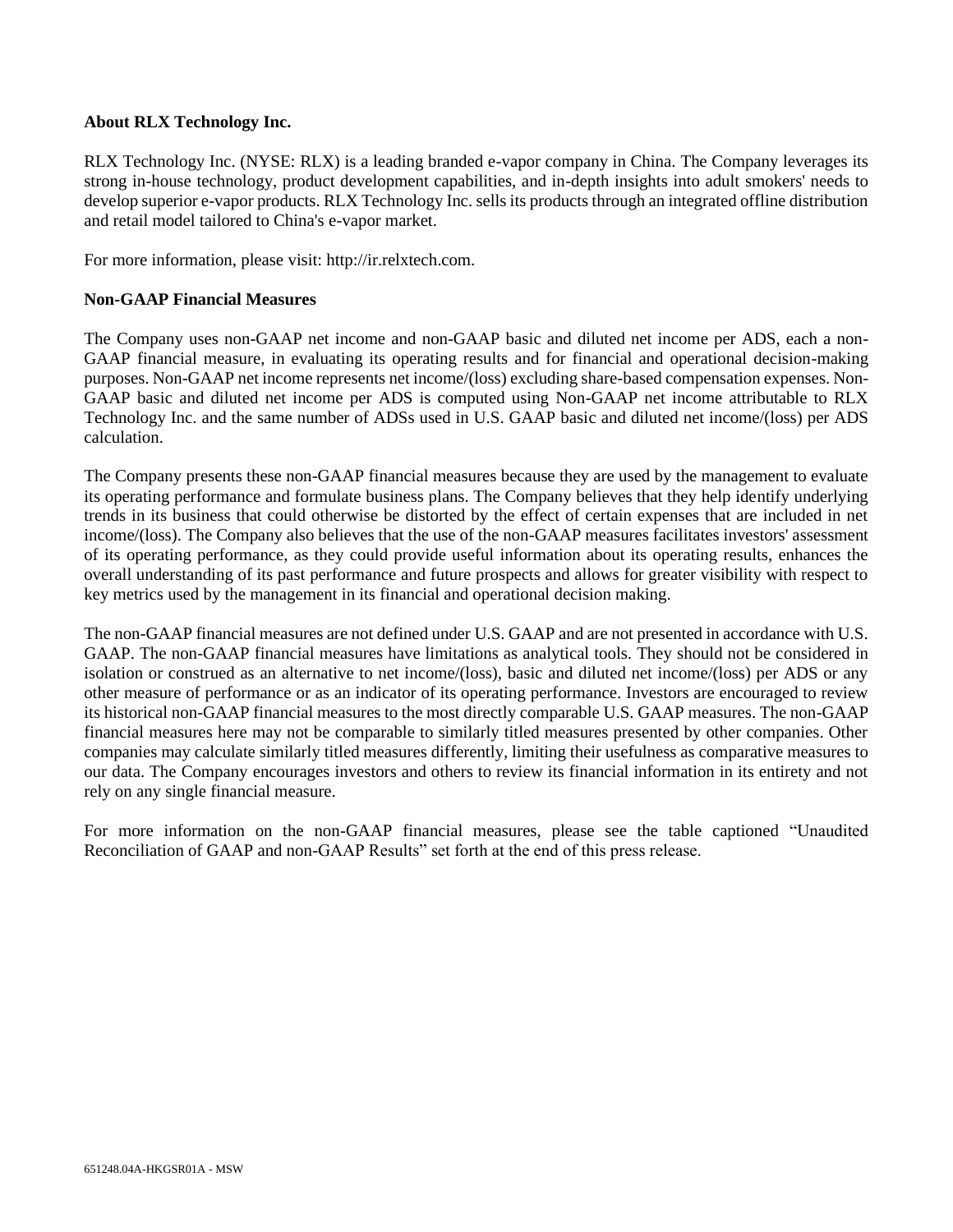#### **Exchange Rate Information**

This announcement contains translations of certain RMB amounts into U.S. dollars at a specified rate solely for the convenience of the reader. Unless otherwise noted, all translations from RMB to U.S. dollars and from U.S. dollars to RMB are made at a rate of RMB6.3393 to US\$1.00, the exchange rate on March 31, 2022, set forth in the H.10 statistical release of the Federal Reserve Board. The Company makes no representation that the RMB or U.S. dollar amounts referred could be converted into U.S. dollars or RMB, as the case may be, at any particular rate or at all.

#### **Safe Harbor Statement**

This announcement contains forward-looking statements. These statements are made under the "safe harbor" provisions of the U.S. Private Securities Litigation Reform Act of 1995. These forward-looking statements can be identified by terminology such as "may," "will," "expect," "anticipate," "aim," "estimate," "intend," "plan," "believe," "is/are likely to," "potential," "continue" and similar statements. Among other things, quotations from management in this announcement, as well as the Company's strategic and operational plans, contain forwardlooking statements. The Company may also make written or oral forward-looking statements in its periodic reports to the U.S. Securities and Exchange Commission, in its annual report to shareholders, in press releases and other written materials and in oral statements made by its officers, directors or employees to third parties. Statements that are not historical facts, including but not limited to statements about the Company's beliefs and expectations, are forward-looking statements. Forward-looking statements involve inherent risks and uncertainties. A number of factors could cause actual results to differ materially from those contained in any forward-looking statement, including but not limited to the following: the Company's growth strategies; its future business development, results of operations and financial condition; trends and competition in China's e-vapor market; changes in its revenues and certain cost or expense items; PRC governmental policies, laws and regulations relating to the Company's industry, and general economic and business conditions globally and in China and assumptions underlying or related to any of the foregoing. Further information regarding these risks, uncertainties or factors is included in the Company's filings with the U.S. Securities and Exchange Commission. All information provided in this press release and in the attachments is current as of the date of this press release, and the Company does not undertake any obligation to update such information, except as required under applicable law. For more information, please contact:

In China:

RLX Technology Inc. Head of Investor Relations Sam Tsang Email: [ir@relxtech.com](mailto:ir@relxtech.com)

The Piacente Group, Inc. Jenny Cai Tel: +86-10-6508-0677 Email: [RLX@tpg-ir.com](mailto:RLX@tpg-ir.com)

In the United States:

The Piacente Group, Inc. Brandi Piacente Tel: +1-212-481-2050 Email: [RLX@tpg-ir.com](mailto:RLX@tpg-ir.com)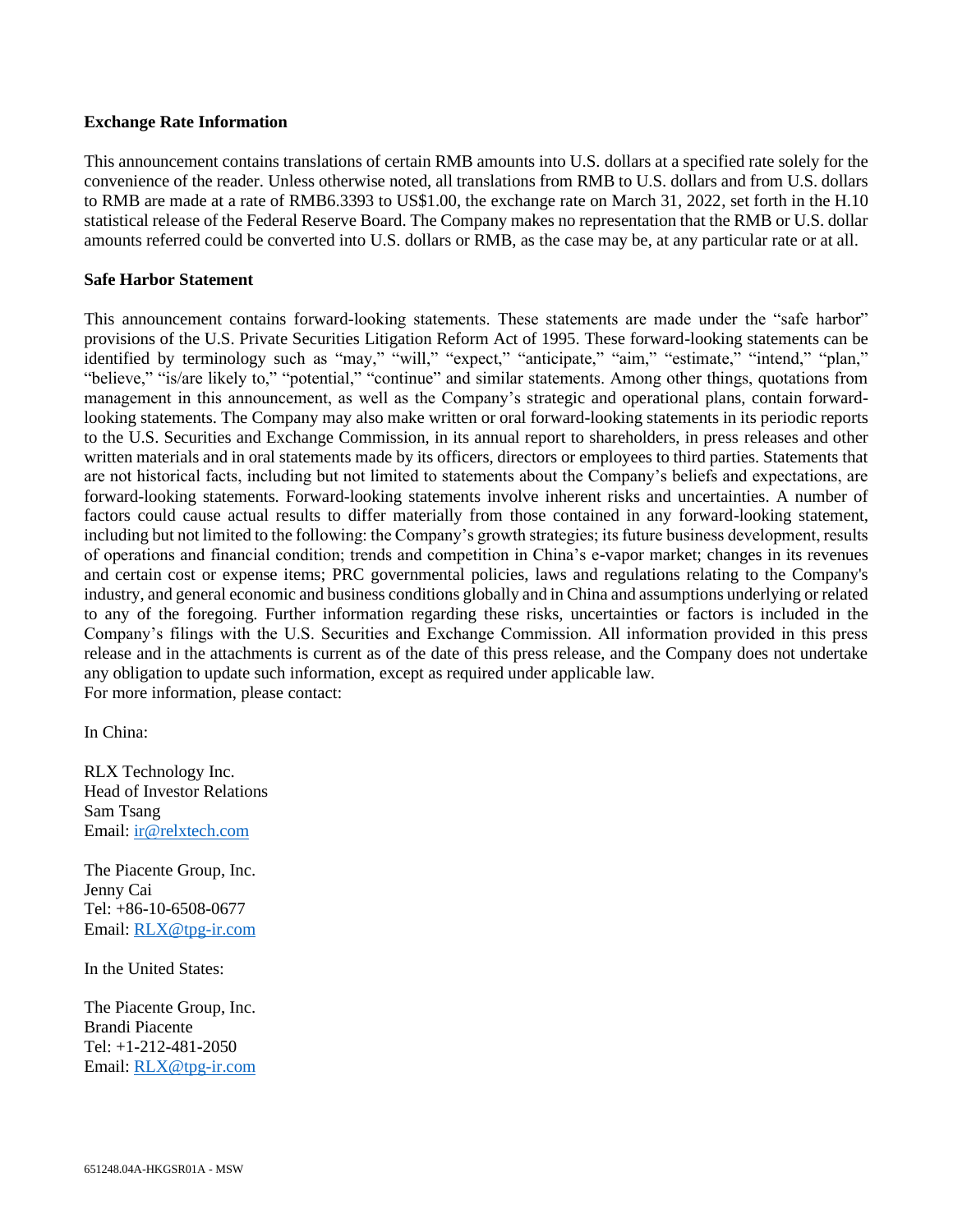#### **RLX TECHNOLOGY INC. UNAUDITED CONDENSED CONSOLIDATED BALANCE SHEETS (All amounts in thousands)**

| As of<br>December 31,<br>March 31,<br>March 31,<br>2021<br>2022<br>2022<br>US\$<br><b>RMB</b><br><b>RMB</b><br><b>ASSETS</b><br><b>Current assets:</b><br>5,208,967<br>4,384,204<br>691,591<br>Cash and cash equivalents<br>Restricted cash<br>500<br>500<br>79<br>Short-term bank deposits, net<br>4,022,119<br>2,966,402<br>467,938<br>Receivables from online payment platforms<br>10,006<br>14,768<br>2,330<br>3,621,637<br>3,664,332<br>578,034<br>Short-term investments<br>Accounts and notes receivable, net<br>14,024<br>66,965<br>10,563<br>589,088<br>266,500<br>42,039<br>Inventories, net<br>7,182<br>1,133<br>Amounts due from related parties<br>1,936<br>263,250<br>41,527<br>Prepayments and other current assets, net<br>482,659<br>1,835,234<br>13,950,936<br>11,634,103<br><b>Total current assets</b><br><b>Non-current assets:</b><br>Property, equipment and leasehold improvement, net<br>143,155<br>154,767<br>24,414<br>Intangible assets, net<br>8,366<br>10,409<br>1,642<br>12,000<br>12,000<br>1,893<br>Long-term investments, net<br>20,856<br>20,856<br>3,290<br>Deferred tax assets, net<br>Right-of-use assets, net<br>176,258<br>168,136<br>26,523<br>Long-term bank deposits, net<br>2,004,593<br>3,933,415<br>620,481<br>48,961<br>Other non-current assets<br>41,603<br>6,563<br>2,414,189<br>4,341,186<br>684,806<br><b>Total non-current assets</b><br>16,365,125<br>15,975,289<br>2,520,040<br><b>Total assets</b><br><b>LIABILITIES AND SHAREHOLDERS' EQUITY</b> |
|-----------------------------------------------------------------------------------------------------------------------------------------------------------------------------------------------------------------------------------------------------------------------------------------------------------------------------------------------------------------------------------------------------------------------------------------------------------------------------------------------------------------------------------------------------------------------------------------------------------------------------------------------------------------------------------------------------------------------------------------------------------------------------------------------------------------------------------------------------------------------------------------------------------------------------------------------------------------------------------------------------------------------------------------------------------------------------------------------------------------------------------------------------------------------------------------------------------------------------------------------------------------------------------------------------------------------------------------------------------------------------------------------------------------------------------------------------------------------------------------------------------|
|                                                                                                                                                                                                                                                                                                                                                                                                                                                                                                                                                                                                                                                                                                                                                                                                                                                                                                                                                                                                                                                                                                                                                                                                                                                                                                                                                                                                                                                                                                           |
|                                                                                                                                                                                                                                                                                                                                                                                                                                                                                                                                                                                                                                                                                                                                                                                                                                                                                                                                                                                                                                                                                                                                                                                                                                                                                                                                                                                                                                                                                                           |
|                                                                                                                                                                                                                                                                                                                                                                                                                                                                                                                                                                                                                                                                                                                                                                                                                                                                                                                                                                                                                                                                                                                                                                                                                                                                                                                                                                                                                                                                                                           |
|                                                                                                                                                                                                                                                                                                                                                                                                                                                                                                                                                                                                                                                                                                                                                                                                                                                                                                                                                                                                                                                                                                                                                                                                                                                                                                                                                                                                                                                                                                           |
|                                                                                                                                                                                                                                                                                                                                                                                                                                                                                                                                                                                                                                                                                                                                                                                                                                                                                                                                                                                                                                                                                                                                                                                                                                                                                                                                                                                                                                                                                                           |
|                                                                                                                                                                                                                                                                                                                                                                                                                                                                                                                                                                                                                                                                                                                                                                                                                                                                                                                                                                                                                                                                                                                                                                                                                                                                                                                                                                                                                                                                                                           |
|                                                                                                                                                                                                                                                                                                                                                                                                                                                                                                                                                                                                                                                                                                                                                                                                                                                                                                                                                                                                                                                                                                                                                                                                                                                                                                                                                                                                                                                                                                           |
|                                                                                                                                                                                                                                                                                                                                                                                                                                                                                                                                                                                                                                                                                                                                                                                                                                                                                                                                                                                                                                                                                                                                                                                                                                                                                                                                                                                                                                                                                                           |
|                                                                                                                                                                                                                                                                                                                                                                                                                                                                                                                                                                                                                                                                                                                                                                                                                                                                                                                                                                                                                                                                                                                                                                                                                                                                                                                                                                                                                                                                                                           |
|                                                                                                                                                                                                                                                                                                                                                                                                                                                                                                                                                                                                                                                                                                                                                                                                                                                                                                                                                                                                                                                                                                                                                                                                                                                                                                                                                                                                                                                                                                           |
|                                                                                                                                                                                                                                                                                                                                                                                                                                                                                                                                                                                                                                                                                                                                                                                                                                                                                                                                                                                                                                                                                                                                                                                                                                                                                                                                                                                                                                                                                                           |
|                                                                                                                                                                                                                                                                                                                                                                                                                                                                                                                                                                                                                                                                                                                                                                                                                                                                                                                                                                                                                                                                                                                                                                                                                                                                                                                                                                                                                                                                                                           |
|                                                                                                                                                                                                                                                                                                                                                                                                                                                                                                                                                                                                                                                                                                                                                                                                                                                                                                                                                                                                                                                                                                                                                                                                                                                                                                                                                                                                                                                                                                           |
|                                                                                                                                                                                                                                                                                                                                                                                                                                                                                                                                                                                                                                                                                                                                                                                                                                                                                                                                                                                                                                                                                                                                                                                                                                                                                                                                                                                                                                                                                                           |
|                                                                                                                                                                                                                                                                                                                                                                                                                                                                                                                                                                                                                                                                                                                                                                                                                                                                                                                                                                                                                                                                                                                                                                                                                                                                                                                                                                                                                                                                                                           |
|                                                                                                                                                                                                                                                                                                                                                                                                                                                                                                                                                                                                                                                                                                                                                                                                                                                                                                                                                                                                                                                                                                                                                                                                                                                                                                                                                                                                                                                                                                           |
|                                                                                                                                                                                                                                                                                                                                                                                                                                                                                                                                                                                                                                                                                                                                                                                                                                                                                                                                                                                                                                                                                                                                                                                                                                                                                                                                                                                                                                                                                                           |
|                                                                                                                                                                                                                                                                                                                                                                                                                                                                                                                                                                                                                                                                                                                                                                                                                                                                                                                                                                                                                                                                                                                                                                                                                                                                                                                                                                                                                                                                                                           |
|                                                                                                                                                                                                                                                                                                                                                                                                                                                                                                                                                                                                                                                                                                                                                                                                                                                                                                                                                                                                                                                                                                                                                                                                                                                                                                                                                                                                                                                                                                           |
|                                                                                                                                                                                                                                                                                                                                                                                                                                                                                                                                                                                                                                                                                                                                                                                                                                                                                                                                                                                                                                                                                                                                                                                                                                                                                                                                                                                                                                                                                                           |
|                                                                                                                                                                                                                                                                                                                                                                                                                                                                                                                                                                                                                                                                                                                                                                                                                                                                                                                                                                                                                                                                                                                                                                                                                                                                                                                                                                                                                                                                                                           |
|                                                                                                                                                                                                                                                                                                                                                                                                                                                                                                                                                                                                                                                                                                                                                                                                                                                                                                                                                                                                                                                                                                                                                                                                                                                                                                                                                                                                                                                                                                           |
|                                                                                                                                                                                                                                                                                                                                                                                                                                                                                                                                                                                                                                                                                                                                                                                                                                                                                                                                                                                                                                                                                                                                                                                                                                                                                                                                                                                                                                                                                                           |
|                                                                                                                                                                                                                                                                                                                                                                                                                                                                                                                                                                                                                                                                                                                                                                                                                                                                                                                                                                                                                                                                                                                                                                                                                                                                                                                                                                                                                                                                                                           |
|                                                                                                                                                                                                                                                                                                                                                                                                                                                                                                                                                                                                                                                                                                                                                                                                                                                                                                                                                                                                                                                                                                                                                                                                                                                                                                                                                                                                                                                                                                           |
|                                                                                                                                                                                                                                                                                                                                                                                                                                                                                                                                                                                                                                                                                                                                                                                                                                                                                                                                                                                                                                                                                                                                                                                                                                                                                                                                                                                                                                                                                                           |
| <b>Current liabilities:</b>                                                                                                                                                                                                                                                                                                                                                                                                                                                                                                                                                                                                                                                                                                                                                                                                                                                                                                                                                                                                                                                                                                                                                                                                                                                                                                                                                                                                                                                                               |
| 1,288,845<br>158,434<br>Accounts and notes payable<br>1,004,360                                                                                                                                                                                                                                                                                                                                                                                                                                                                                                                                                                                                                                                                                                                                                                                                                                                                                                                                                                                                                                                                                                                                                                                                                                                                                                                                                                                                                                           |
| Short-term loan<br>100,000<br>15,775                                                                                                                                                                                                                                                                                                                                                                                                                                                                                                                                                                                                                                                                                                                                                                                                                                                                                                                                                                                                                                                                                                                                                                                                                                                                                                                                                                                                                                                                      |
| Contract liabilities<br>286,651<br>34,179<br>216,669                                                                                                                                                                                                                                                                                                                                                                                                                                                                                                                                                                                                                                                                                                                                                                                                                                                                                                                                                                                                                                                                                                                                                                                                                                                                                                                                                                                                                                                      |
| 170,393<br>125,725<br>19,833<br>Salary and welfare benefits payable                                                                                                                                                                                                                                                                                                                                                                                                                                                                                                                                                                                                                                                                                                                                                                                                                                                                                                                                                                                                                                                                                                                                                                                                                                                                                                                                                                                                                                       |
| Taxes payable<br>597,761<br>432,398<br>68,209                                                                                                                                                                                                                                                                                                                                                                                                                                                                                                                                                                                                                                                                                                                                                                                                                                                                                                                                                                                                                                                                                                                                                                                                                                                                                                                                                                                                                                                             |
| Accrued expenses and other current liabilities<br>313,396<br>378,101<br>59,644                                                                                                                                                                                                                                                                                                                                                                                                                                                                                                                                                                                                                                                                                                                                                                                                                                                                                                                                                                                                                                                                                                                                                                                                                                                                                                                                                                                                                            |
| Lease liabilities - current portion<br>80,582<br>83,960<br>13,244                                                                                                                                                                                                                                                                                                                                                                                                                                                                                                                                                                                                                                                                                                                                                                                                                                                                                                                                                                                                                                                                                                                                                                                                                                                                                                                                                                                                                                         |
| <b>Total current liabilities</b><br>2,737,628<br>2,341,213<br>369,318                                                                                                                                                                                                                                                                                                                                                                                                                                                                                                                                                                                                                                                                                                                                                                                                                                                                                                                                                                                                                                                                                                                                                                                                                                                                                                                                                                                                                                     |
| <b>Non-current liabilities:</b>                                                                                                                                                                                                                                                                                                                                                                                                                                                                                                                                                                                                                                                                                                                                                                                                                                                                                                                                                                                                                                                                                                                                                                                                                                                                                                                                                                                                                                                                           |
| Deferred tax liabilities<br>4.513<br>712<br>4,513                                                                                                                                                                                                                                                                                                                                                                                                                                                                                                                                                                                                                                                                                                                                                                                                                                                                                                                                                                                                                                                                                                                                                                                                                                                                                                                                                                                                                                                         |
| Lease liabilities - non-current portion<br>104,232<br>90.949<br>14.347                                                                                                                                                                                                                                                                                                                                                                                                                                                                                                                                                                                                                                                                                                                                                                                                                                                                                                                                                                                                                                                                                                                                                                                                                                                                                                                                                                                                                                    |
| <b>Total non-current liabilities</b><br>108,745<br>95,462<br>15,059                                                                                                                                                                                                                                                                                                                                                                                                                                                                                                                                                                                                                                                                                                                                                                                                                                                                                                                                                                                                                                                                                                                                                                                                                                                                                                                                                                                                                                       |
|                                                                                                                                                                                                                                                                                                                                                                                                                                                                                                                                                                                                                                                                                                                                                                                                                                                                                                                                                                                                                                                                                                                                                                                                                                                                                                                                                                                                                                                                                                           |
| <b>Total liabilities</b><br>2,846,373<br>2,436,675<br>384,377                                                                                                                                                                                                                                                                                                                                                                                                                                                                                                                                                                                                                                                                                                                                                                                                                                                                                                                                                                                                                                                                                                                                                                                                                                                                                                                                                                                                                                             |
| <b>Shareholders' Equity:</b>                                                                                                                                                                                                                                                                                                                                                                                                                                                                                                                                                                                                                                                                                                                                                                                                                                                                                                                                                                                                                                                                                                                                                                                                                                                                                                                                                                                                                                                                              |
| Total RLX Technology Inc. shareholders' equity<br>13,514,952<br>13,553,040<br>2,137,939                                                                                                                                                                                                                                                                                                                                                                                                                                                                                                                                                                                                                                                                                                                                                                                                                                                                                                                                                                                                                                                                                                                                                                                                                                                                                                                                                                                                                   |
| Noncontrolling interests<br>3,800<br>(14, 426)<br>(2,276)                                                                                                                                                                                                                                                                                                                                                                                                                                                                                                                                                                                                                                                                                                                                                                                                                                                                                                                                                                                                                                                                                                                                                                                                                                                                                                                                                                                                                                                 |
| Total shareholders' equity<br>13,518,752<br>13,538,614<br>2,135,663                                                                                                                                                                                                                                                                                                                                                                                                                                                                                                                                                                                                                                                                                                                                                                                                                                                                                                                                                                                                                                                                                                                                                                                                                                                                                                                                                                                                                                       |
| 16,365,125<br>15,975,289<br>2.520.040<br>Total liabilities and shareholders' equity                                                                                                                                                                                                                                                                                                                                                                                                                                                                                                                                                                                                                                                                                                                                                                                                                                                                                                                                                                                                                                                                                                                                                                                                                                                                                                                                                                                                                       |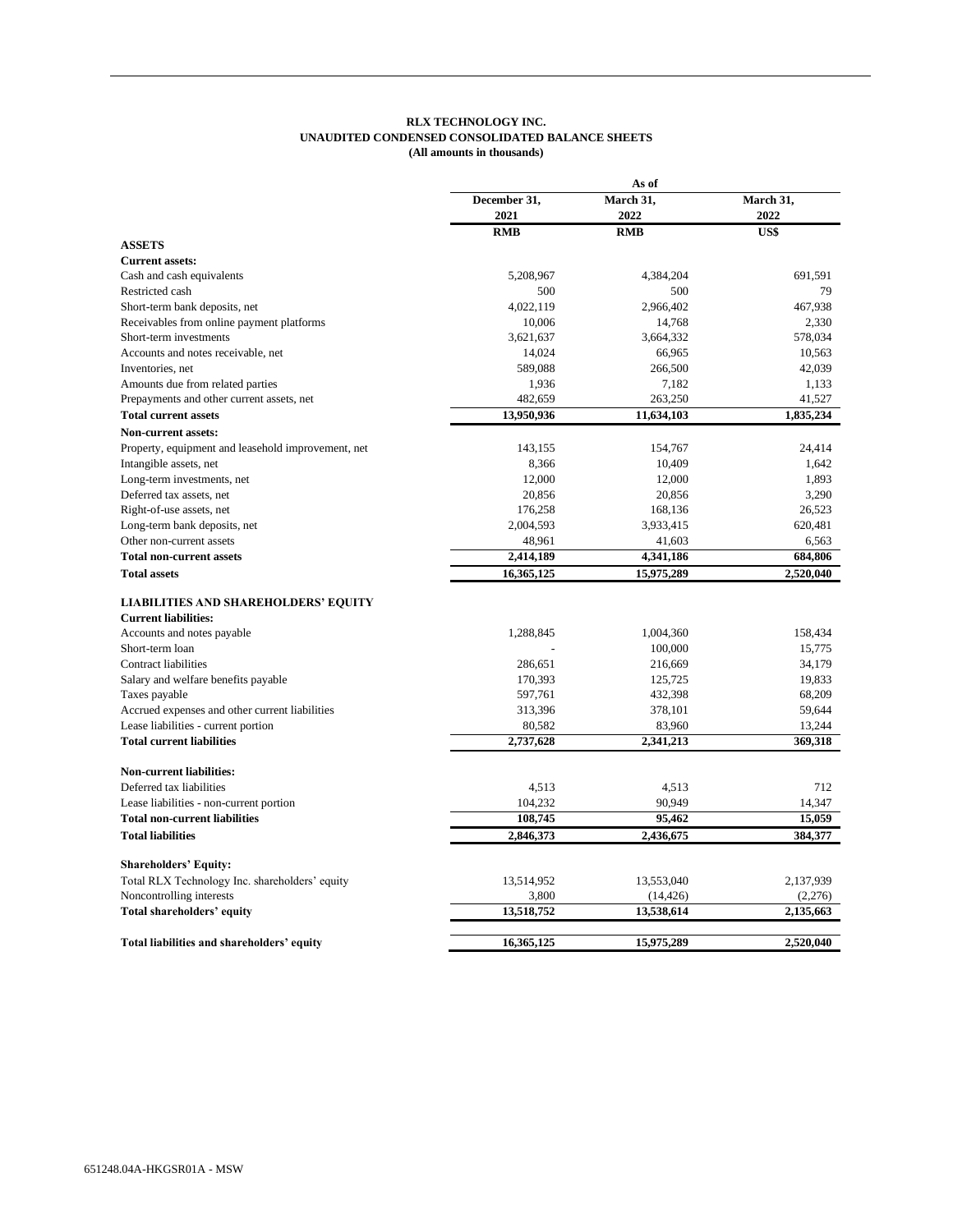#### **RLX TECHNOLOGY INC. UNAUDITED CONDENSED CONSOLIDATED STATEMENTS OF COMPREHENSIVE (LOSS)/INCOME**

**(All amounts in thousands, except for share and per share data, or otherwise noted)**

|                                                                                     | For the three months ended |                      |                   |                   |
|-------------------------------------------------------------------------------------|----------------------------|----------------------|-------------------|-------------------|
|                                                                                     | March 31,<br>2021          | December 31,<br>2021 | March 31,<br>2022 | March 31,<br>2022 |
|                                                                                     | <b>RMB</b>                 | <b>RMB</b>           | <b>RMB</b>        | US\$              |
| <b>Net revenues</b>                                                                 | 2,398,496                  | 1,904,355            | 1,714,450         | 270,448           |
| <b>Cost of revenues</b>                                                             | (1,294,423)                | (1, 138, 826)        | (1,057,447)       | (166, 808)        |
| <b>Gross profit</b>                                                                 | 1,104,073                  | 765,529              | 657,003           | 103,640           |
| <b>Operating expenses:</b>                                                          |                            |                      |                   |                   |
| Selling expenses                                                                    | (291, 535)                 | (46,628)             | (75, 947)         | (11,980)          |
| General and administrative expenses                                                 | (712, 814)                 | (167, 108)           | 66,395            | 10,474            |
| Research and development expenses                                                   | (211, 634)                 | (17,797)             | (24,007)          | (3,787)           |
| <b>Total operating expenses</b>                                                     | (1,215,983)                | (231, 533)           | (33, 559)         | (5,293)           |
| (Loss)/income from operations                                                       | (111,910)                  | 533,996              | 623,444           | 98,347            |
| Other income/(expense):                                                             |                            |                      |                   |                   |
| Interest income, net                                                                | 9,414                      | 24,297               | 27,151            | 4,283             |
| Investment income                                                                   | 14,927                     | 27,964               | 32,239            | 5,086             |
| Others, net                                                                         | (3,167)                    | 37,694               | 116,857           | 18,434            |
| (Loss)/income before income tax                                                     | (90, 736)                  | 623,951              | 799,691           | 126,150           |
| Income tax expense                                                                  | (176, 293)                 | (129, 536)           | (112, 636)        | (17,768)          |
| Net (loss)/income                                                                   | (267, 029)                 | 494,415              | 687,055           | 108,382           |
| Less: net income/(loss) attributable to noncontrolling<br>interests                 |                            | 891                  | (18,226)          | (2,875)           |
| Net (loss)/income attributable to RLX Technology Inc.                               | (267, 029)                 | 493,524              | 705,281           | 111,257           |
| Other comprehensive income/(loss):                                                  |                            |                      |                   |                   |
| Foreign currency translation adjustments                                            | 175,523                    | (181, 851)           | (45, 824)         | (7,229)           |
| Total other comprehensive income/(loss)                                             | 175,523                    | (181, 851)           | (45, 824)         | (7,229)           |
| Total comprehensive (loss)/income                                                   | (91, 506)                  | 312,564              | 641,231           | 101,153           |
| Less: total comprehensive income/(loss)<br>attributable to noncontrolling interests |                            | 891                  | (18,226)          | (2,875)           |
| Total comprehensive (loss)/income attributable to RLX<br><b>Technology Inc.</b>     | (91, 506)                  | 311,673              | 659,457           | 104,028           |
| Net (loss)/income per ordinary share/ADS                                            |                            |                      |                   |                   |
| - Basic                                                                             | (0.174)                    | 0.367                | 0.528             | 0.083             |
| - Diluted                                                                           | (0.174)                    | 0.363                | 0.521             | 0.082             |
| Weighted average number of ordinary shares/ADSs                                     |                            |                      |                   |                   |
| - Basic                                                                             | 1,532,086,681              | 1,346,184,770        | 1,336,118,854     | 1,336,118,854     |
| - Diluted                                                                           | 1,532,086,681              | 1,358,494,650        | 1,354,294,220     | 1,354,294,220     |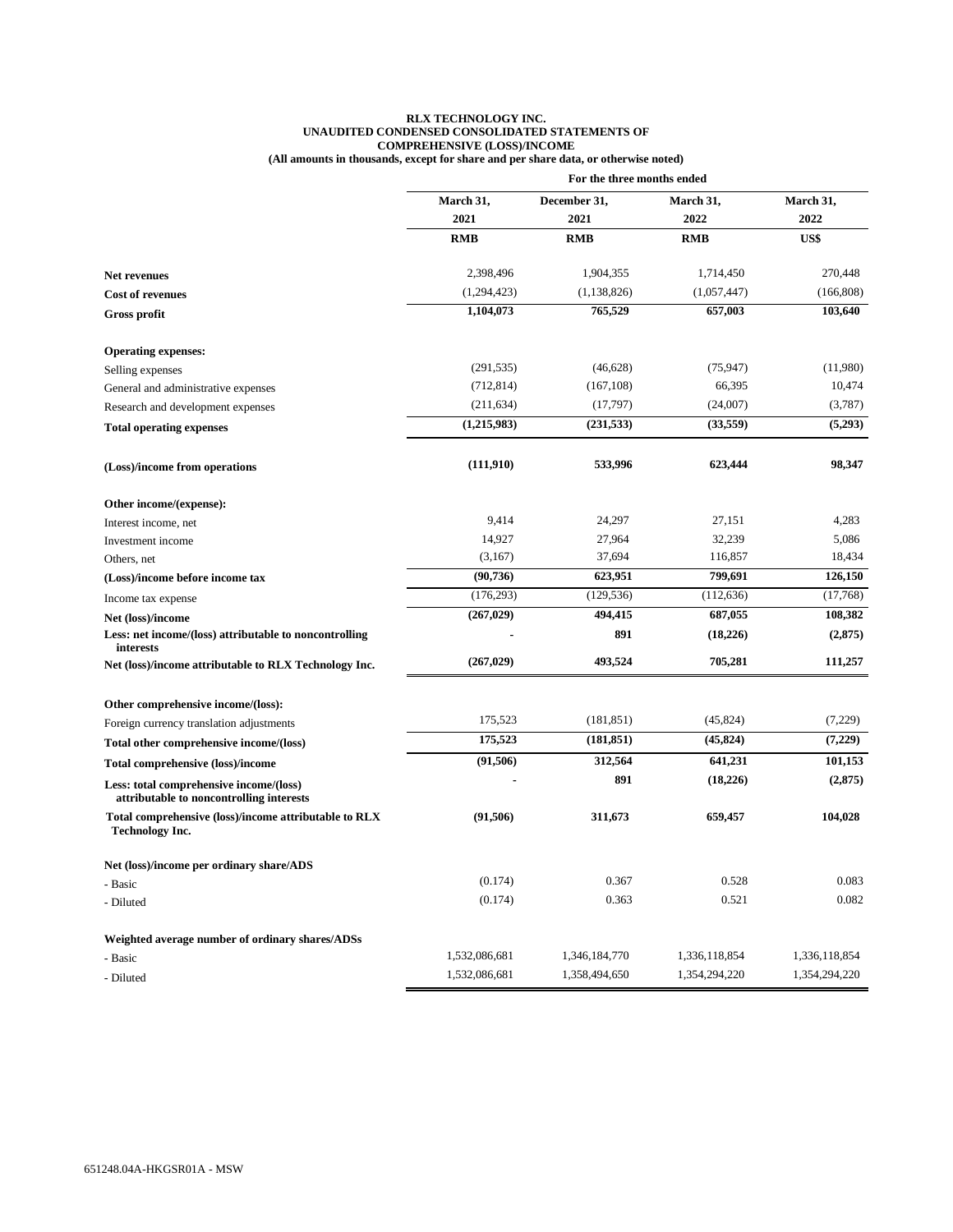#### **RLX TECHNOLOGY INC. UNAUDITED RECONCILIATION OF GAAP AND NON-GAAP RESULTS (All amounts in thousands, except for share and per share data, or otherwise noted)**

|                                                           | For the three months ended |               |               |               |
|-----------------------------------------------------------|----------------------------|---------------|---------------|---------------|
|                                                           | March 31,                  | December 31,  | March 31,     | March 31,     |
|                                                           | 2021                       | 2021          | 2022          | 2022          |
|                                                           | <b>RMB</b>                 | <b>RMB</b>    | <b>RMB</b>    | US\$          |
| Net (loss)/income                                         | (267, 029)                 | 494,415       | 687,055       | 108,382       |
| Add: share-based compensation expenses                    |                            |               |               |               |
| Selling expenses                                          | 120,703                    | 1,885         | (41,939)      | (6,616)       |
| General and administrative expenses                       | 618,493                    | 45,107        | (230,087)     | (36,295)      |
| Research and development expenses                         | 138,313                    | (4,872)       | (53,211)      | (8, 394)      |
| <b>Non-GAAP</b> net income                                | 610,480                    | 536,535       | 361,818       | 57,077        |
| Net (loss)/ income attributable to RLX Technology Inc.    | (267, 029)                 | 493,524       | 705,281       | 111,257       |
| Add: share-based compensation expenses                    | 877,509                    | 42,120        | (325, 237)    | (51,305)      |
| <b>Non-GAAP net income attributable to RLX Technology</b> |                            |               |               |               |
| Inc.                                                      | 610,480                    | 535,644       | 380,044       | 59,952        |
| Non-GAAP net income per ordinary share/ADS                |                            |               |               |               |
| - Basic                                                   | 0.398                      | 0.398         | 0.284         | 0.045         |
| - Diluted                                                 | 0.398                      | 0.394         | 0.281         | 0.044         |
| Weighted average number of ordinary shares/ADSs           |                            |               |               |               |
| - Basic                                                   | 1,532,086,681              | 1,346,184,770 | 1,336,118,854 | 1,336,118,854 |
| - Diluted                                                 | 1,532,086,681              | 1,358,494,650 | 1,354,294,220 | 1,354,294,220 |
|                                                           |                            |               |               |               |